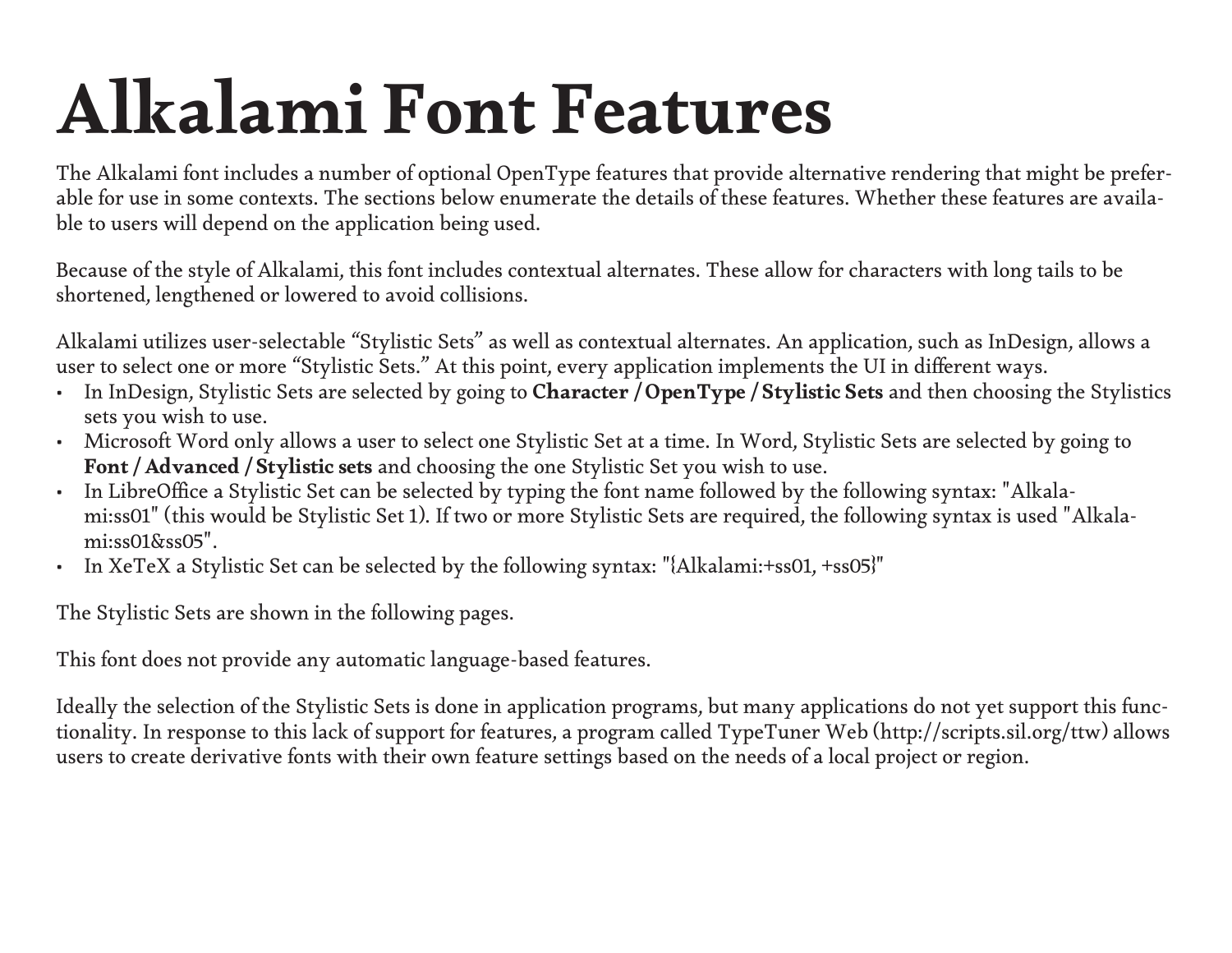## Alkalami Stylistic Sets ss01 (Warsh Hack):

Characters a ffected: U+0646, U+064A, U+06A2, U+06A7

Characters affected: U+06DD

#### ق ققق ڢڢڢ ڧ (default (<sup>ن</sup> ننن <sup>ي</sup> ييي <sup>ڢ</sup> ڧڧڧ ڢڢڢ ڧ ڢ ييي <sup>ي</sup> ننن <sup>ن</sup>) ss01) ss02 (End of Ayah A): 12 12 12  $\%$  (default)

 $(\mathbb{P} \setminus \mathbb{Q})$ 

0 (i)

#### ss0 3 (End of Ayah B):

Characters affected: U+06DD



 $(12)$ 

 $(s<sub>s</sub>02)$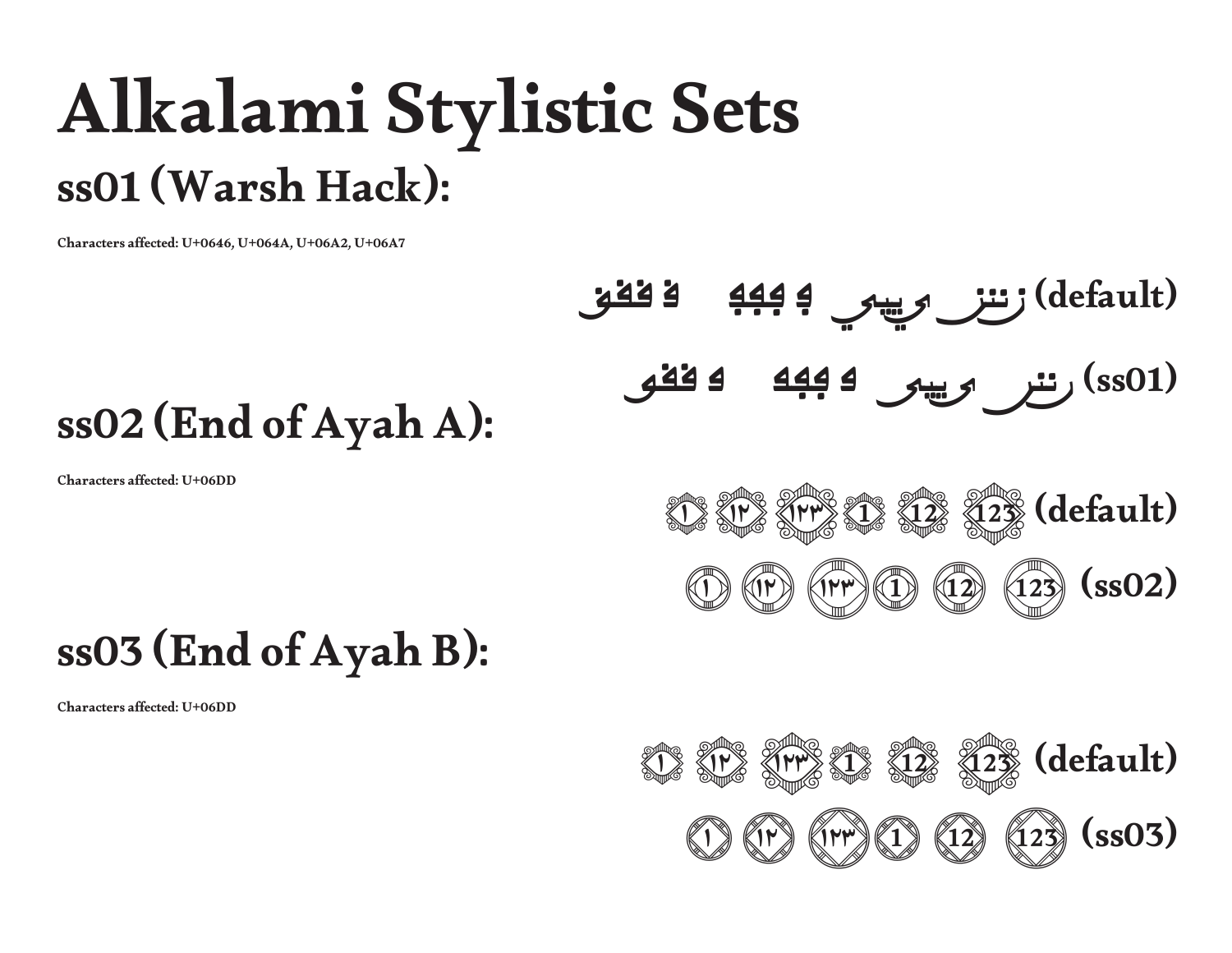

Characters affected: U+065C

ٜ (default (<sup>ب</sup>  $\frac{1}{7}$  (ss04)

#### ss05 (Wagaf Hack):

Characters affected: U+06CC, U+067B, U+069F, U+06A0, U+06A8, U+0763

### (default (<sup>ی</sup> ییی <sup>ٻ</sup> ٻٻٻ <sup>ڟ</sup> ڟڟڟ ڠ ڠڠڠ <sup>ڨ</sup> ڨڨڨ <sup>ݣ</sup> ݣݣݣ (ssO5) ﴿ يَيْمَىٰ بْـ بْنِهْ ۖ طْـْطْطْ ۚ مُّرْغُفُمْ ۖ فُـٰقُقَ كَكَكَ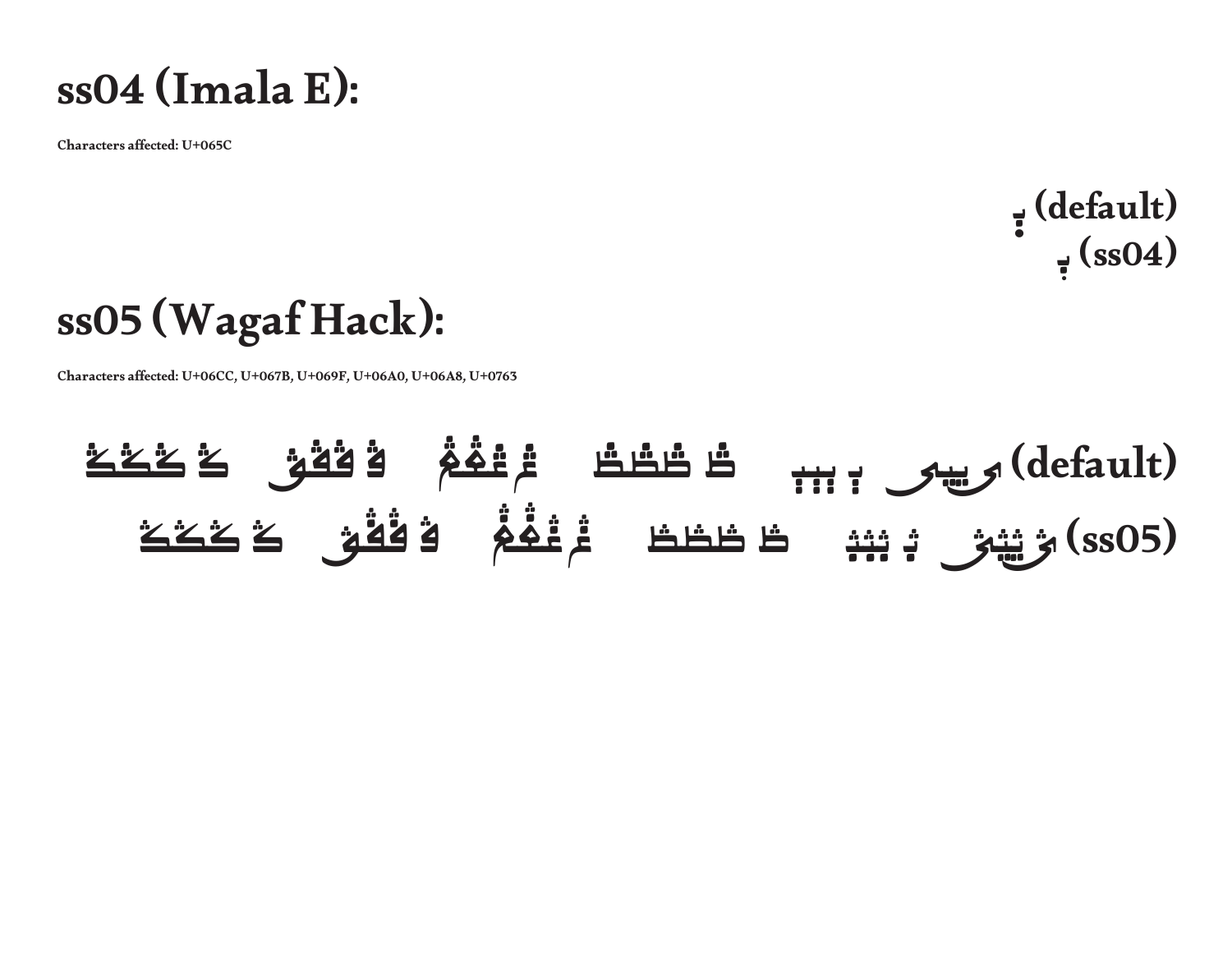#### ss07 (Jeem/Hah stacking):

Characters affected: U+062C, U+062D, U+062E, U+0683

### ڃڃڃ خخخ <sup>ڃ</sup> ححح خ ججج <sup>ح</sup> (default (<sup>ج</sup> (ssO7) ۾ <del>ڊج</del>ج ۾ ح<del>ت</del>ے ۾ <del>ڏخ</del>ر ۾ <del>ڍي</del>ے

#### ss08 (Alef diacritic placement):

Characters a ffected: U+0627, U+064E, U+064F U+0650

 $|| ||$ (default) ُا اَ (08ss (اِ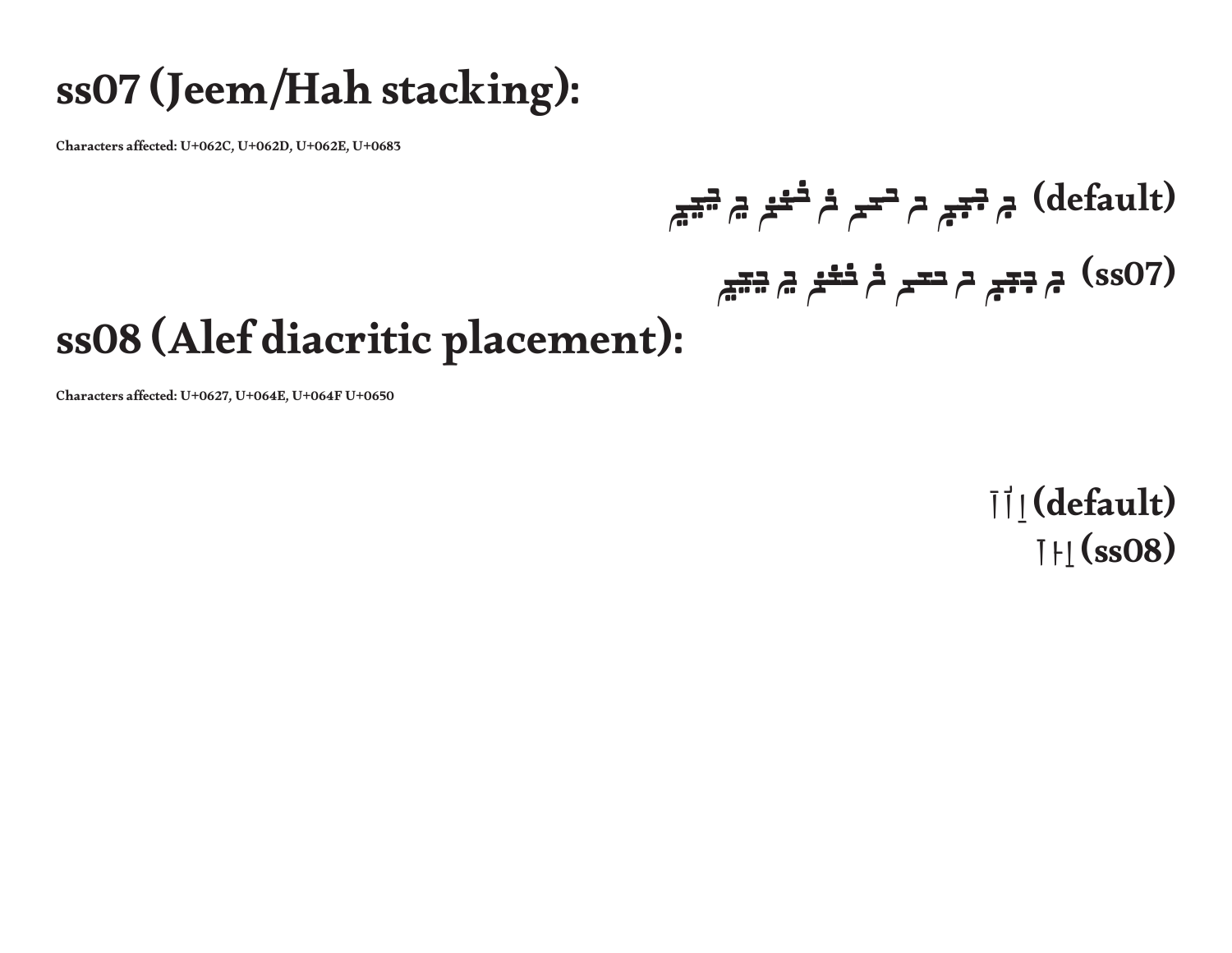# Alkalami Contextual Alternates

Alkalami has a few contextual rules applying subtle di fferences in the shape and position of certain of the characters depending on context (sometimes shortening, sometimes lengthening or lowering a "tail"). InDesign is able to utilize some of these cross word contextual alternates; however, most applications are not advanced enough to use this behavior in the font. Unfortunately, at this point in the development of the font, combining marks above or below may break these contextual alternates.

Substitutions to avoid collisions in strings with noon-like characters

Substitutions to avoid collisions in strings with yeh-like characters

Substitutions to avoid collisions in strings with seen-like characters

Substitutions for shortening dal-like characters (shorter tail on dal)

Substitutions for shortening waw-like characters



بي لر بي



س د